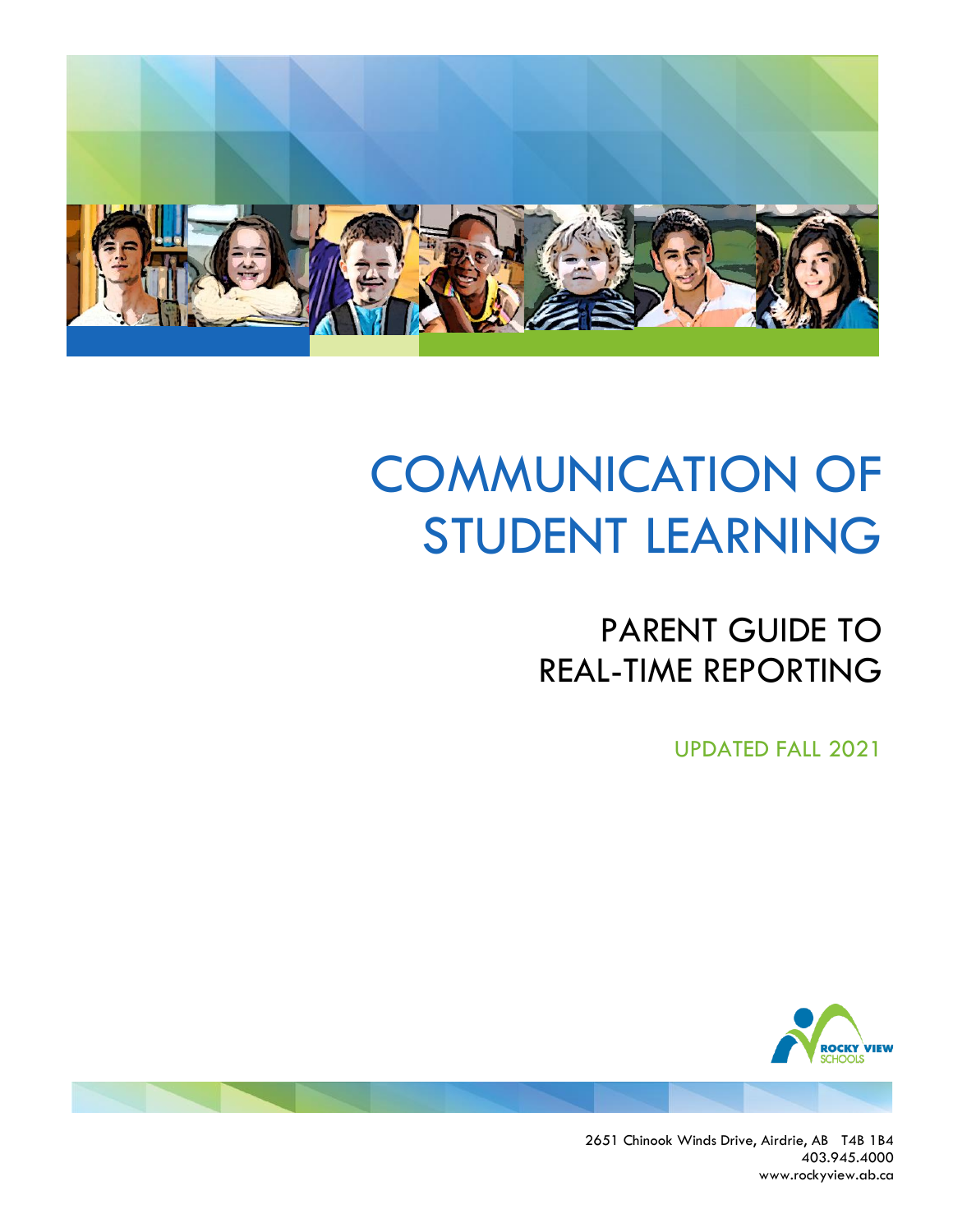## TABLE OF CONTENTS

| WHY IS RVS MOVING TO REAL-TIME REPORTING? 3                 |
|-------------------------------------------------------------|
| WHAT DOES REAL-TIME REPORTING LOOK LIKE? 3                  |
| HOW DO TEACHERS DESIGN LEARNING FOR REAL-TIME               |
|                                                             |
|                                                             |
|                                                             |
| <b>HOW WILL TEACHERS DETERMINE MY CHILD'S GRADES? 6</b>     |
| <b>HOW WILL I KNOW IF MY CHILD IS MAKING THE EFFORT?  8</b> |
|                                                             |
|                                                             |
|                                                             |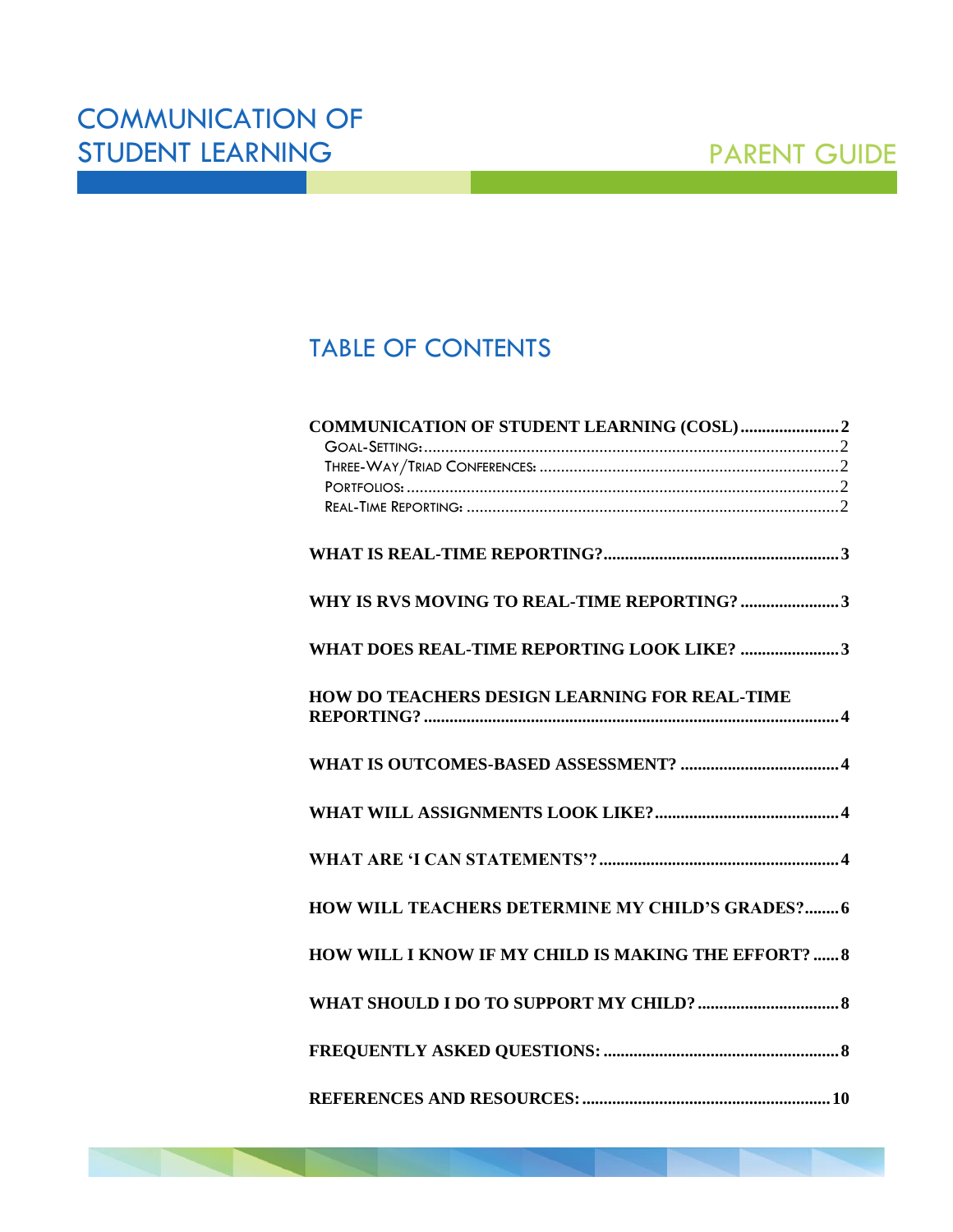

Working Together Teamwork Puzzle Concept credit to Scott Maxwell of LuMaxArt. Royalty Free Images available: [Shutterstock](https://www.shutterstock.com/g/lumaxart2d/sets/557077?page=1§ion=1)

#### *Children Need Champions*

*Children learn best when the significant adults in their lives – parents, teachers, family and friends – work together to support them.*



### <span id="page-2-0"></span>**Communication of Student Learning (CoSL)**

RVS has a comprehensive Communication of Student Learning strategy that is based on current assessment research. CoSL encourages ongoing communication between you, your child, and your child's teacher about your child's progress as a learner. These four elements work in concert to provide a complete picture of your child's learning journey.

CoSL is comprised of four pieces:

- Goal-Setting
- Three-Way/Triad Conferences
- **Portfolios**
- Real-Time Reporting

#### <span id="page-2-1"></span>Goal-Setting:

Learner goal-setting is a shared activity between students, teachers and parents. Goal-setting helps students understand where they are in their learning and envision where they'd like to be. From there, they map out strategies to achieve their goal. Studies show that this type of goalsetting boosts both achievement and a student's confidence in their ability.

#### <span id="page-2-2"></span>Three-Way/Triad Conferences:

Parent/teacher/student conferences are scheduled periodically through the year. The frequency and format for scheduled conferences varies depending on grade level and community. Parents are encouraged to request a meeting with teachers whenever they would like more information, or have questions and concerns.

#### <span id="page-2-3"></span>Portfolios:

Learner portfolios gather evidence of student learning in one physical and/or online space. It is a place for students to select, organize and reflect on their learning. This gives students, teachers, and parents numerous examples of the learning that has taken place and helps them determine what next steps are needed to further skill development.

#### <span id="page-2-4"></span>Real-Time Reporting:

Real-Time Reporting provides up-to-date assessment information which assists teachers in their lesson planning to improve student learning. As students learn concepts, teachers are providing regular feedback for students and parents through an online system called the PowerSchool Public Portal (often referred to as the Parent Portal). The feedback will show students where they currently are in the learning process, and may give suggestions for improvement. Parents and students have access to this feedback at any time.

2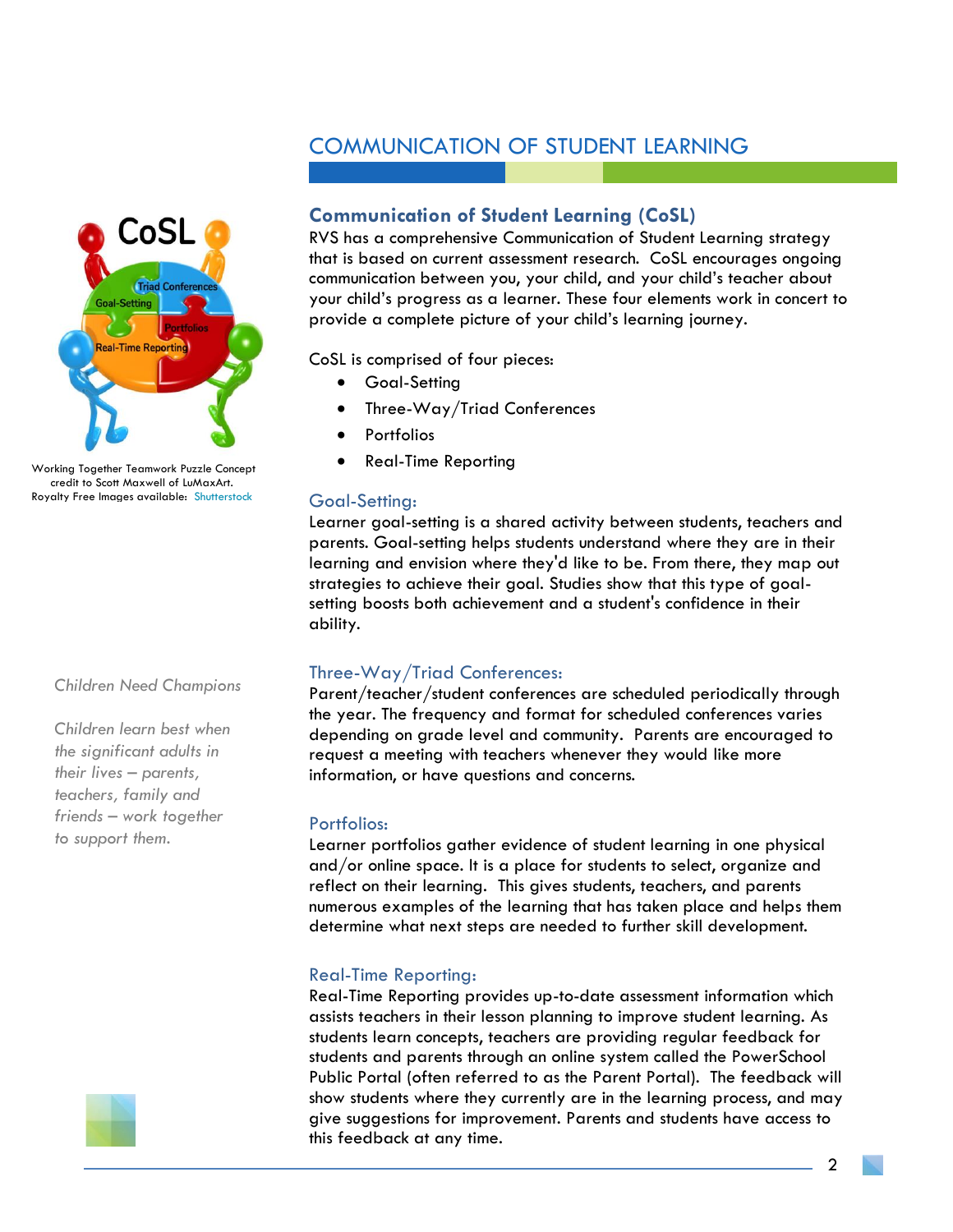#### <span id="page-3-0"></span>**What is Real-Time Reporting?**

In business, real-time reporting (RTR) is a practice where up-to-theminute data is gathered and relayed to users as it happens, so decisions can be made to improve results. Data is available at any time, rather than on periodically scheduled annual or bi-annual reports. Some examples of real-time reporting include news updates, smart phone notifications, live traffic reports, weather reports, stock market tickers, and cell phone usage reports.

#### <span id="page-3-1"></span>**Why is RVS moving to Real-Time Reporting?**

In education, real-time reporting (RTR) is not that different than in the business world. Data/feedback is relayed to users (teacher, parent, student) so decisions can be made to improve student learning. It allows the users to adjust course to determine what comes next in the learning. Parents and students can access assessment information through the PowerSchool Public Portal.

Real-Time Reporting:

- gives parents and students timely information, rather than information a few times per year.
- informs teacher practice to improve student learning and student understanding of the curricular outcomes.
- gives students the entire year to learn the curricular outcomes which supports the long-range development of a learner.
- aligns with RVS assessment policy and vision of the 4-Year Plan.

Rocky View spent three years refining RTR. The process began with eleven prototype schools, and then added additional cohorts each year. Invaluable feedback was gathered from parents and teachers, adjustments were made, and RTR evolved into what it is today. All RVS K-8/9 schools successfully implemented it in the 2020/21 school year.

#### <span id="page-3-2"></span>**What does Real-Time Reporting look like?**

As learning is happening, teachers will be assessing a student's level of understanding of curricular learning outcomes and entering the information in PowerSchool's Public Portal. You no longer have to wait 60 days (traditional reporting periods) to find out how your child is doing in the various subject areas. **The information is available anytime**. If you already have a parent account in the PowerSchool Public Portal, you have previously seen lists of activities that students have completed. With RTR, you will also see a list of the curricular outcomes that have been attached to the activities, and your child's proficiency with those outcomes.

*Teachers can use early assessment results to improve instruction strategies and ultimately improve student learning.*

*All outcomes in a year are intended to be achieved by the end of the school year, not in increments or terms.*

*Outcomes-based assessment is when a teacher examines the evidence of learning for the outcome to determine a student's proficiency with the outcome. Often, the most recent evidence replaces old evidence.*

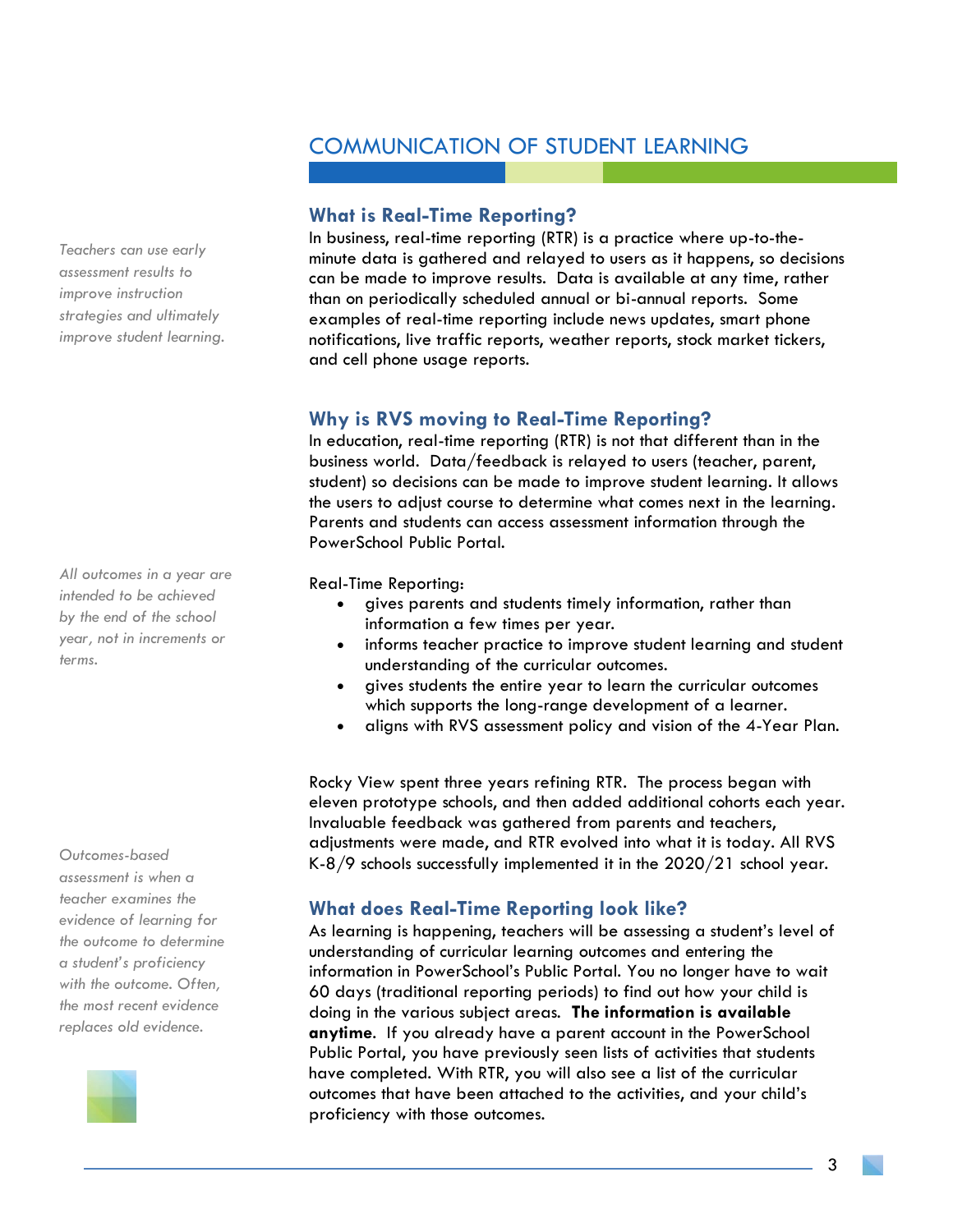#### <span id="page-4-0"></span>**How do teachers design learning for Real-Time reporting?**

When designing learning opportunities for students, teachers consider the learning that needs to happen, and try to create rich, engaging activities to teach the intended learner outcomes. Teachers de-construct concepts to create clear learning targets for students and manageable, attainable goals. These targets are called learner outcomes and this method is referred to as outcomes-based learning. An activity or project may include one or many learner outcomes.

#### <span id="page-4-1"></span>**What is outcomes-based assessment?**

Outcomes-based assessment is when a teacher examines the evidence of learning for the outcome to determine a student's proficiency (level of understanding) with the outcome. Often, the most recent evidence replaces old evidence. For example, if Jonny only knew 3/10 numbers in September, but knows 10/10 numbers in December, what does he know? Should the teacher average the scores, or use the most recent evidence to determine what he knows? In this example, the most recent evidence is a more accurate measure.

#### <span id="page-4-2"></span>**What will assignments look like?**

Assignment Names will be specific and clear (Divisibility Rules Game, Fur Trade Simulation, Confederation Presentation, Wetlands Project) to the activity, rather than vague or cryptic (WS 8, p. 31, quiz 5, BLM 22).

The assignment descriptions will describe the activity or task. The description may also contain an external link to a rubric or more information on the assignment. Some teachers may also include details of the curricular outcomes and other 'I Can statements' that help students understand what they need to do to demonstrate proficiency toward the outcome.

#### <span id="page-4-3"></span>**What are 'I Can statements'?**

Teachers have de-constructed curricular concepts by breaking them down and making the language easier for students to understand. These statements make it very clear what the student needs to be able to demonstrate in each subject area. 'I Can statements' may or may not appear in assignment descriptions to provide further clarification of what a student is expected to do to demonstrate an understanding of the learner outcomes.

*By using learner outcomes and "I Can Statements," teachers can purposefully create learning progressions for students.*

*I Can Statements help students focus on what they CAN do.*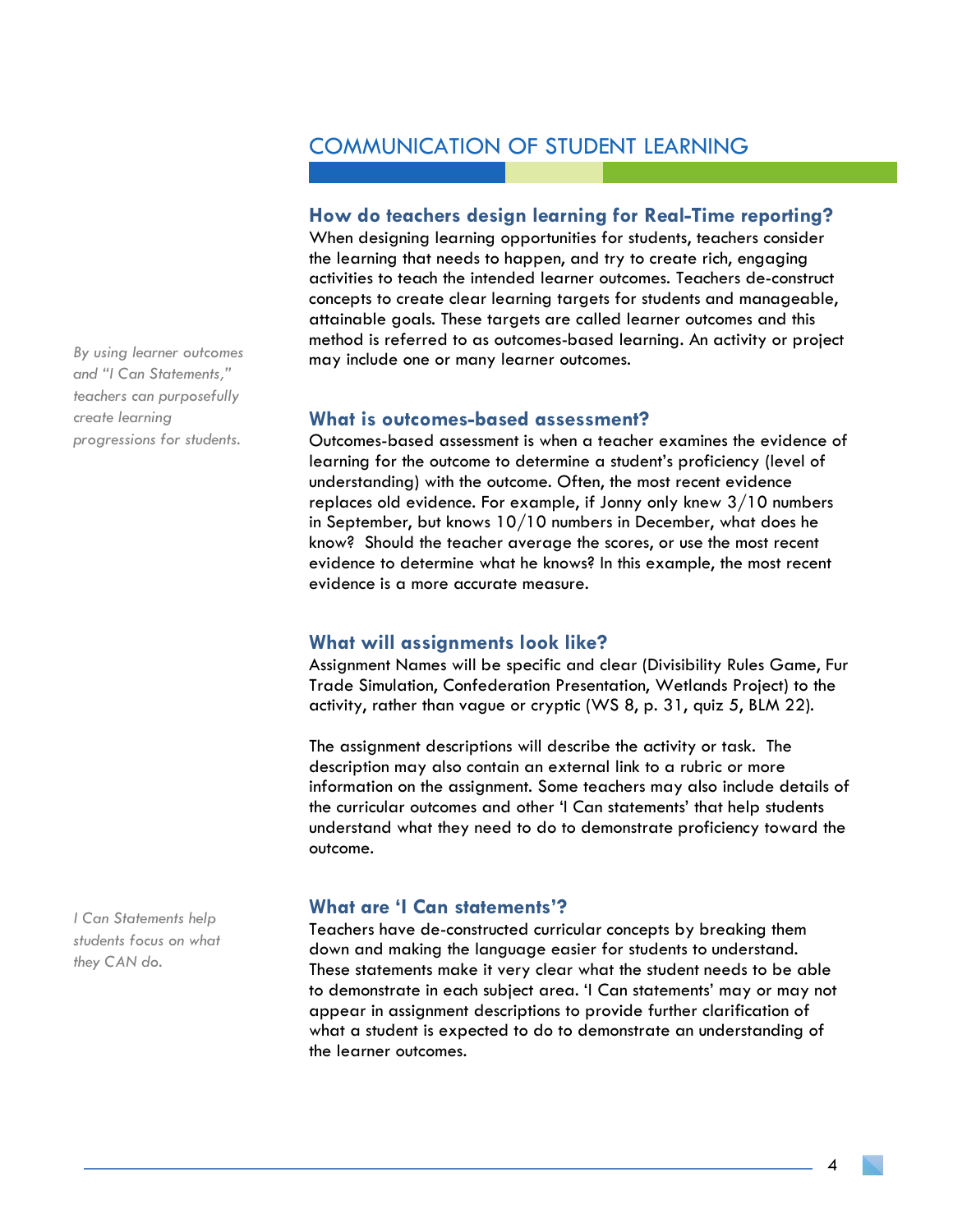#### **Grade Level Examples**:

#### **Assignment Name (Kindergarten):** Number Game 1-10 **Attached Learner Outcomes:**

- N1 Name numbers in sequence from 1-10
- N3 Relate a numeral (1-10) to its quantity

#### **Assignment Description:**

Students played a game with each other at centers while teacher observed progress with number fluency. Evidence of proficiency includes:

- I can name the number that comes after a given number, one to nine
- I can name the number that comes before a given number, two to ten
- I can match numerals with their pictorial representations

#### **Assignment Name (Grade 4):** Favorite "Thing" Class Survey **Attached Learner Outcomes:**

- PR1 Identify/describe patterns in tables & charts
- SP1 Understand many-to-one correspondence
- SP2 Construct and use pictographs and bar graphs

#### **Assignment Description:**

Students surveyed their classmates to find out what was their favorite "anything". They chose everything from favorite chocolate bars to types of shoes to pizza toppings. Then, they constructed both a pictograph and a bar graph to depict results. Students explained which graph was a better representation of the data and why.

• I can identify an interval and correspondence for displaying a set of data in a graph and justify my choices

• I can create and label a pictograph and a bar graph to display a set

of data, using many-to-one correspondence and justify the choice

• I can answer a question using a graph in which data is displayed using many-to-one correspondence

#### **Assignment Name (Grade 7):** Professional Player Stats Presentation **Attached Learner Outcomes:**

- PR2 Create, graph & analyze a table of values
- SP1 Understand mean, median, mode and range
- SP2 Determine the effect of outliers on a data set
- SP6 Explore theoretical & experimental probability

#### **Assignment Description:**

Students had to choose a professional athlete and present their stats in a clear format (graph, table). They needed to be able to summarize their findings, and make predictions about the athlete's performance in subsequent years.

• I can describe, using everyday language in spoken or written form, the relationship shown on a graph to solve problems

• I can provide a context in which the mean, median or mode is the most appropriate measure of central tendency to use when reporting findings

• I can solve a probability problem involving two independent events

*"I Can Statements" are user-friendly and build a student's confidence by clearly describing what students need to accomplish to reach proficiency. They also help parents know what their children should practice at home.*

*If your child says they don't know it, add the word "yet". This builds confidence that they will be able to accomplish it at some point in the future.*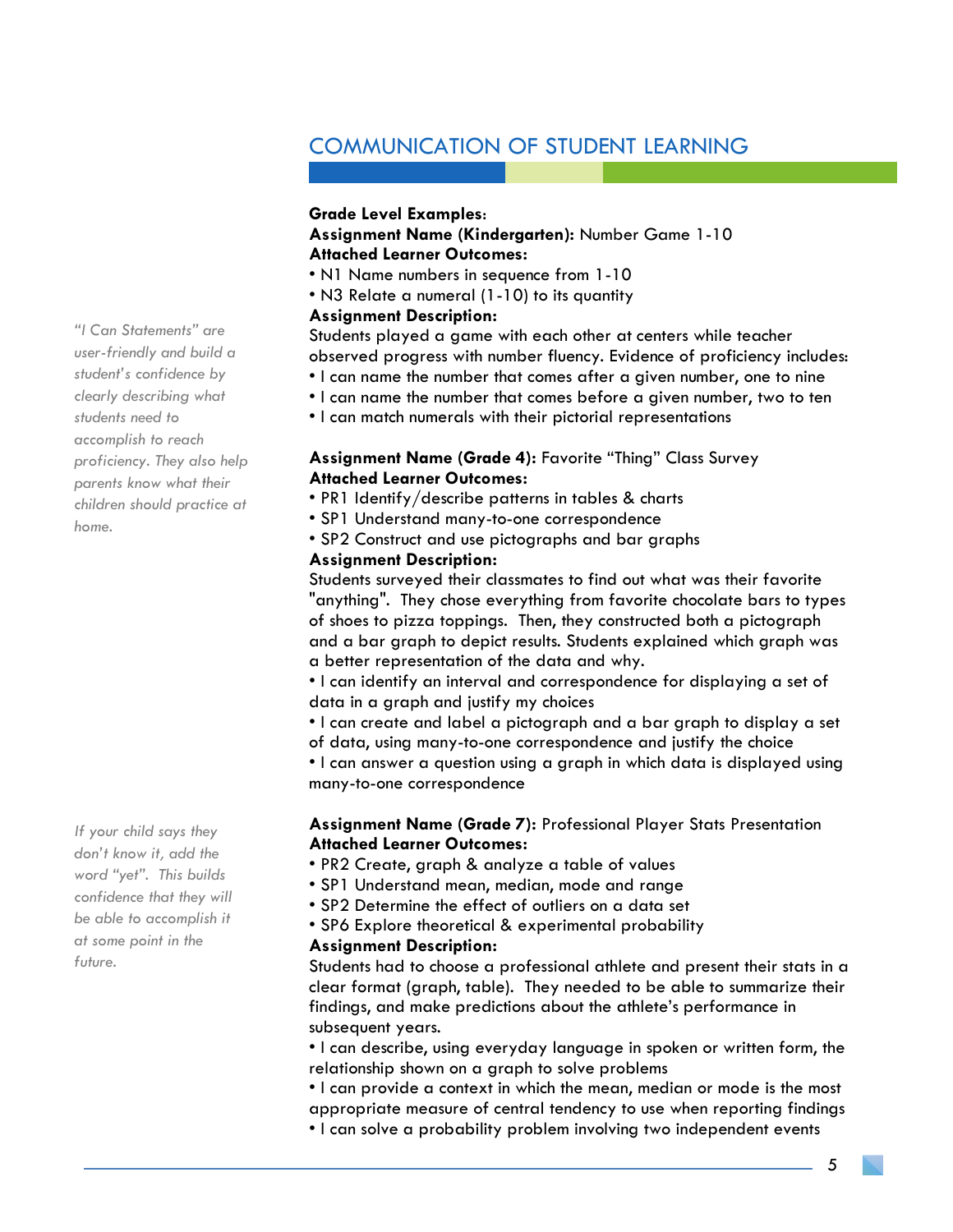*"Learning is not linear; the process includes progress, stagnation, regression, and celebration."*

– *Schimmer et al. p. 63*

*Teachers, parents, and students need to focus on growth, and accept setbacks as a natural part of learning.*

*Support the concept of risk-taking and mistake making at home by asking questions like:*

- *What mistakes did you make today? How did you grow from them?*
- *What learning targets are you currently struggling with? What support do you need to be successful with those targets?*
- *What would you do differently if you were to complete that project (or assignment or assessment) again?*
- *Where are you now? How will you improve?*
	- *From Standards-Based Learning in Action p.123*

## COMMUNICATION OF STUDENT LEARNING

#### <span id="page-6-0"></span>**How will teachers determine my child's grades?**

Course grades will be determined by taking the mean (average) of the learner outcomes of the course. For example, if there are 25 learner outcomes in math, the overall course grade will be determined by averaging the achieved grades for each of the 25 outcomes in the course. In this example, each outcome is worth 4% of the total course grade. **This calculation is set at the Division Level and creates consistency from school to school within the jurisdiction.** Grades are no longer affected by differing category weights or assignment point values. A student's proficiency with the outcomes is what's important.

Your child will have many opportunities to demonstrate their understanding of the learning outcomes over the course of the year. Throughout the year, teachers (and students) will gather examples of your child demonstrating understanding of the learning outlined in the curriculum. These examples may include various activities, presentations, projects, and performances. As much as possible, this evidence of learning is collected in student portfolios, often digital, so students can share their learning with family and friends.

Rocky View has a six-point scale (MAS, ADV, PRG, EMG, BEG, LIM) that teachers use to assess the student's level of understanding of the learner outcomes.

| Grade      | <b>Descriptor</b>        | <b>Description</b>                                                                                                      |  |  |
|------------|--------------------------|-------------------------------------------------------------------------------------------------------------------------|--|--|
| <b>MAS</b> | Mastering                | Evidence indicates in-depth understanding, demonstration,<br>and/or application of the outcome.                         |  |  |
| <b>ADV</b> | Advancing                | Evidence indicates comprehensive understanding,<br>demonstration, and/or application of the outcome.                    |  |  |
| <b>PRG</b> | Progressing              | Evidence indicates required understanding, demonstration,<br>and/or application of the outcome.                         |  |  |
| <b>EMG</b> | Emerging                 | Evidence indicates development toward understanding,<br>demonstration, and/or application of the outcome.               |  |  |
| <b>BEG</b> | Beginning                | Evidence indicates initial understanding, demonstration and/or<br>application of the outcome.                           |  |  |
| <b>LIM</b> | Limited                  | Evidence indicates limited or incomplete level of<br>understanding, demonstration and/or application of the<br>outcome. |  |  |
| IE         | Insufficient<br>Evidence | Insufficient evidence submitted to accurately assess the<br>outcome.                                                    |  |  |

Students learn at different rates; therefore, they will often have an opportunity to replace old evidence of learning with new evidence of learning. Grades will be updated when students demonstrate a new level of understanding of the target. Fluctuations in progress are normal, and expected, as children develop their understanding of concepts.

It's also normal for parents to see different grades for different outcomes on the same assignment. For example, a student may be able to create, graph & analyze a table of values, but have more difficulty

6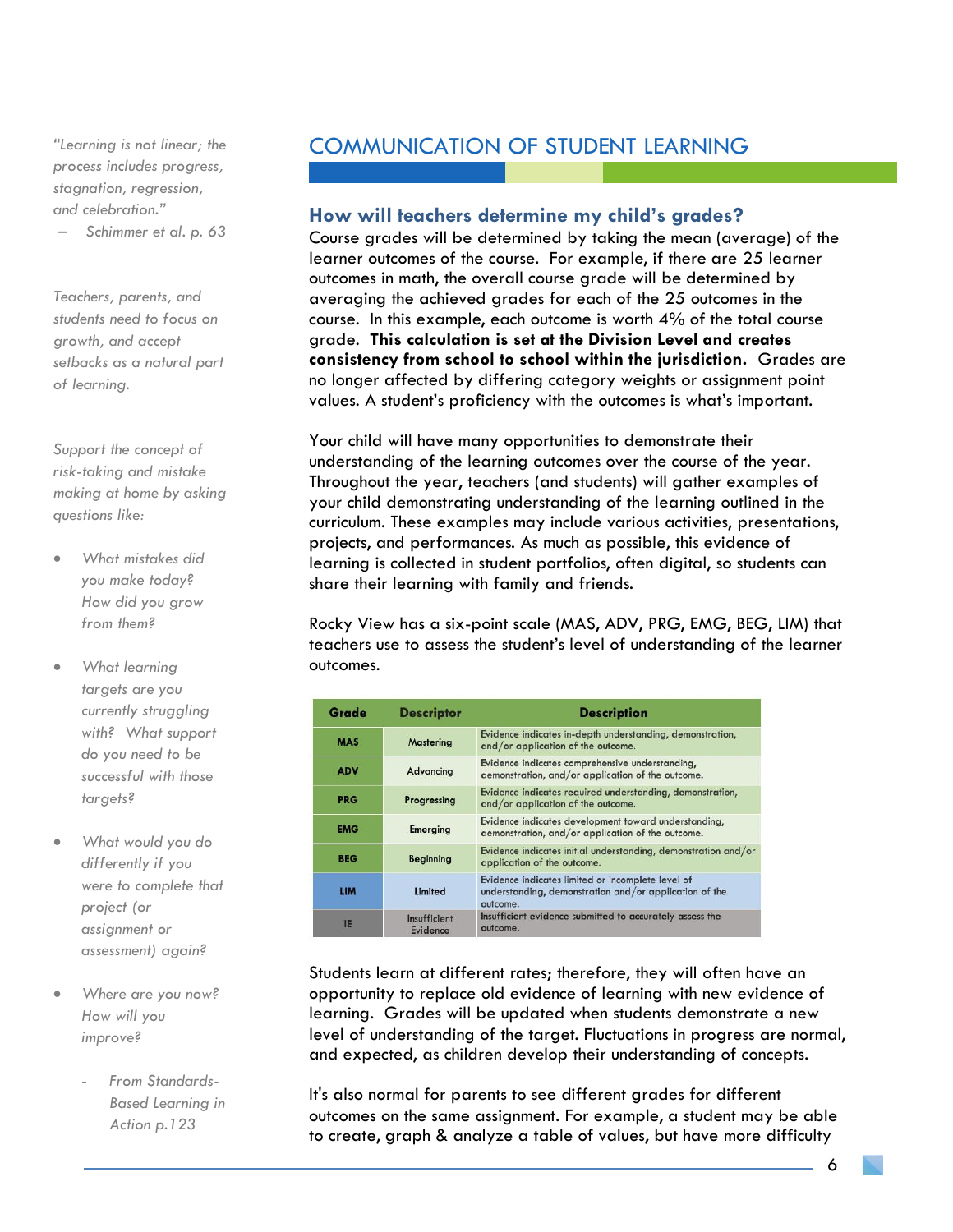understanding mean, median, mode and range. Teachers will give separate and often, different proficiency grades for the outcomes that have been attached to the activity.

| <b>Due Date</b> | Category                                                                   | <b>Assignment</b>                                     | <b>Flags</b>                                 | <b>Score</b>      | Grade | 0日   |
|-----------------|----------------------------------------------------------------------------|-------------------------------------------------------|----------------------------------------------|-------------------|-------|------|
| 06/18/2019      | Summative                                                                  | <b>Professional Player Stats</b>                      | $\blacksquare$ $\blacksquare$ $\blacksquare$ | $\equiv$<br>$-13$ |       | View |
|                 | MA.7.72 - PR2 Create, graph & analyze a table of values                    |                                                       |                                              | <b>ADV</b>        |       |      |
|                 |                                                                            | MA.7.91 - SP1 Understand mean, median, mode and range |                                              | <b>PRG</b>        |       |      |
|                 | MA.7.92 - SP2 Determine the effect of outliers on a data set<br><b>EMG</b> |                                                       |                                              |                   |       |      |
| A               | MA.7.96 - SP6 Explore theoretical & experimental probability<br><b>EMG</b> |                                                       |                                              |                   |       |      |

Teachers will record observations of your child in class and talk with them about their learning to gather as much information as possible before assigning a grade.

As courses are no longer separated into terms, the grade does not become "final" until the end of June, when the report card is issued. The process of continuing assessment and feedback throughout the year improves their chances of success. It also helps students build awareness of themselves as learners, and helps them become increasingly selfdirected.

All students (K-9) will receive an overall course grade (MAS, ADV, PRG, etc.). They will also receive a grade for the strands/topics in the course, and a grade for each learner outcome. This helps you and your child more clearly identify any areas within that subject that need attention. At grades 7-8 (9), students also receive an overall percentage grade for courses in June. Again, this is determined by looking at a student's proficiency in all the learning targets/outcomes for the course.

| Grade      | <b>Descriptor</b>        | <b>Description</b>                                                                                                                                                  |  |  |
|------------|--------------------------|---------------------------------------------------------------------------------------------------------------------------------------------------------------------|--|--|
| <b>MAS</b> | <b>Mastering</b>         | The student demonstrates in-depth understanding and/or<br>application of the concepts/skills in relation to expected<br>learning outcomes for the course.           |  |  |
| <b>ADV</b> | Advancing                | The student demonstrates comprehensive understanding,<br>and/or application of the concepts/skills in relation to<br>expected learning outcomes for the course.     |  |  |
| <b>PRG</b> | Progressing              | The student demonstrates required understanding and/or<br>application of the concepts/skills in relation to expected<br>learning outcomes for the course.           |  |  |
| <b>EMG</b> | Emerging                 | The student demonstrates development toward understanding<br>and/or application of the concepts/skills in relation to<br>expected learning outcomes for the course. |  |  |
| <b>BEG</b> | <b>Beginning</b>         | The student demonstrates initial understanding and/or<br>application of the concepts/skills in relation to expected<br>learning outcomes for the course.            |  |  |
| <b>LIM</b> | Limited                  | The student demonstrates limited and/or incomplete level of<br>understanding of the concepts/skills in relation to expected<br>learning outcomes for the course.    |  |  |
| IE         | Insufficient<br>Evidence | Insufficient evidence submitted to accurately assess progress<br>for the course.                                                                                    |  |  |

**Remember, a student's current progress is always available at any time throughout the year by viewing the PowerSchool Public Portal.**

Please see Navigating the Public Portal [K-6,](https://www.rockyview.ab.ca/families/powerschool/parent-guide-navigating-the-public-portal-k6/view) or [7-8\(9\)](https://www.rockyview.ab.ca/families/powerschool/navigating-the-public-portal-7-8-9-parents/view) for specific screenshots on how to look up student specific information.

*Students deserve full credit for what they know, regardless of how long it took them to learn it.*

*With a growth mindset, learners believe they will achieve more and gain confidence as they practice and learn. When learners come from a fixed mindset, they believe that any effort they put into something is futile and will not increase their achievement or success. (Dweck, 2006)*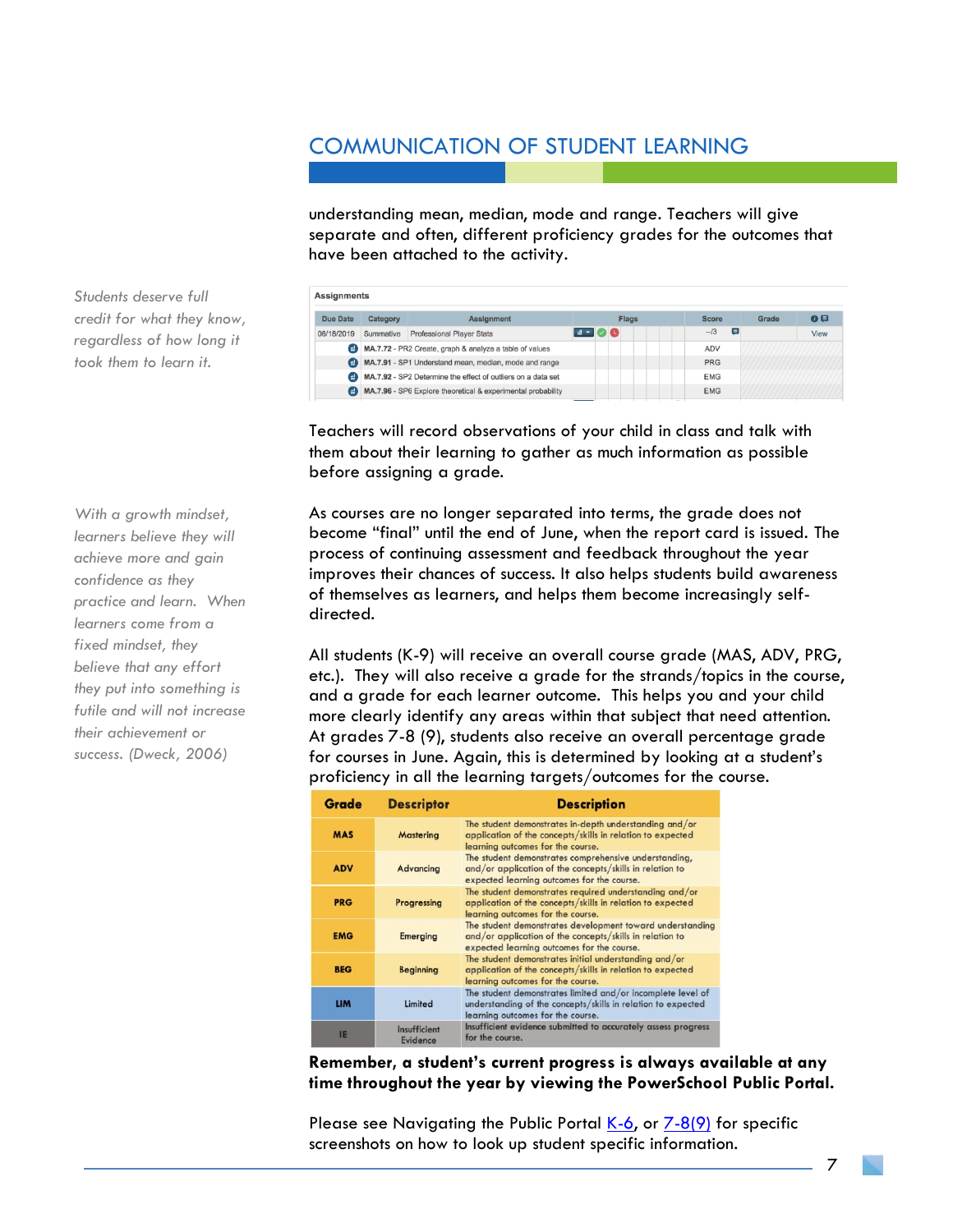*Use these prompts with your children:*

- *What did you LEARN today? (rather than What did you DO today?)*
- *How do you know that you learned it?*
- *Tell me about an activity you did during… [insert subject area].*
- *Do you have any work to show me?*
- *Tell me one example of something your teacher said that helped you learn more about the topic.*
	- *From Standards-Based Learning in Action p.67*

#### <span id="page-8-0"></span>**How will I know if my child is making the effort?**

By reviewing your child's learning regularly, through their portfolio and the Public Portal, you will have a sense of what learning outcomes are being completed and how much effort the child is putting into the work. You should speak to your child's teacher any time you have concerns.

A grade of IE (insufficient evidence) often indicates assignments are not being completed and should prompt a conversation with your child's teacher.

#### <span id="page-8-1"></span>**What should I do to support my child?**

The best support you can give your child is a loving home, healthy meals, a daily dose of nature and plenty of physical activity. After that, your positive, supportive interest in your child's learning will result in positive mental health and resiliency.

Consider your child's teacher and school as partners with you in supporting your child's health, well-being, and growth as a learner. Share expertise and knowledge to bring real-life experience to the curriculum. Stay involved through school activities, attend meetings, and contact your child's teacher any time you have questions. Your strong partnership with the school will provide your child with an integrated team supporting his or her success.

#### <span id="page-8-2"></span>**Frequently Asked Questions:**

#### **Where did Report Cards go?**

Traditionally, report cards are an "event" that occurs approximately every sixty days which show a small snapshot in time of your child's learning. With RTR, you have access to a much larger story of your child's learning. Assessment information is available 24/7. Your child's learning story has more details than it ever has!

Even though a physical report card is no longer issued three times per year, a student's real-time assessment summary is always available online. To get to the digital version of the report card, go to the PowerSchool Public Portal and click on the "Standards Grades" Tab. This view is very similar to the traditional report card and is available anytime, not just three times per year. Printed report cards are issued once a year, at the end of June.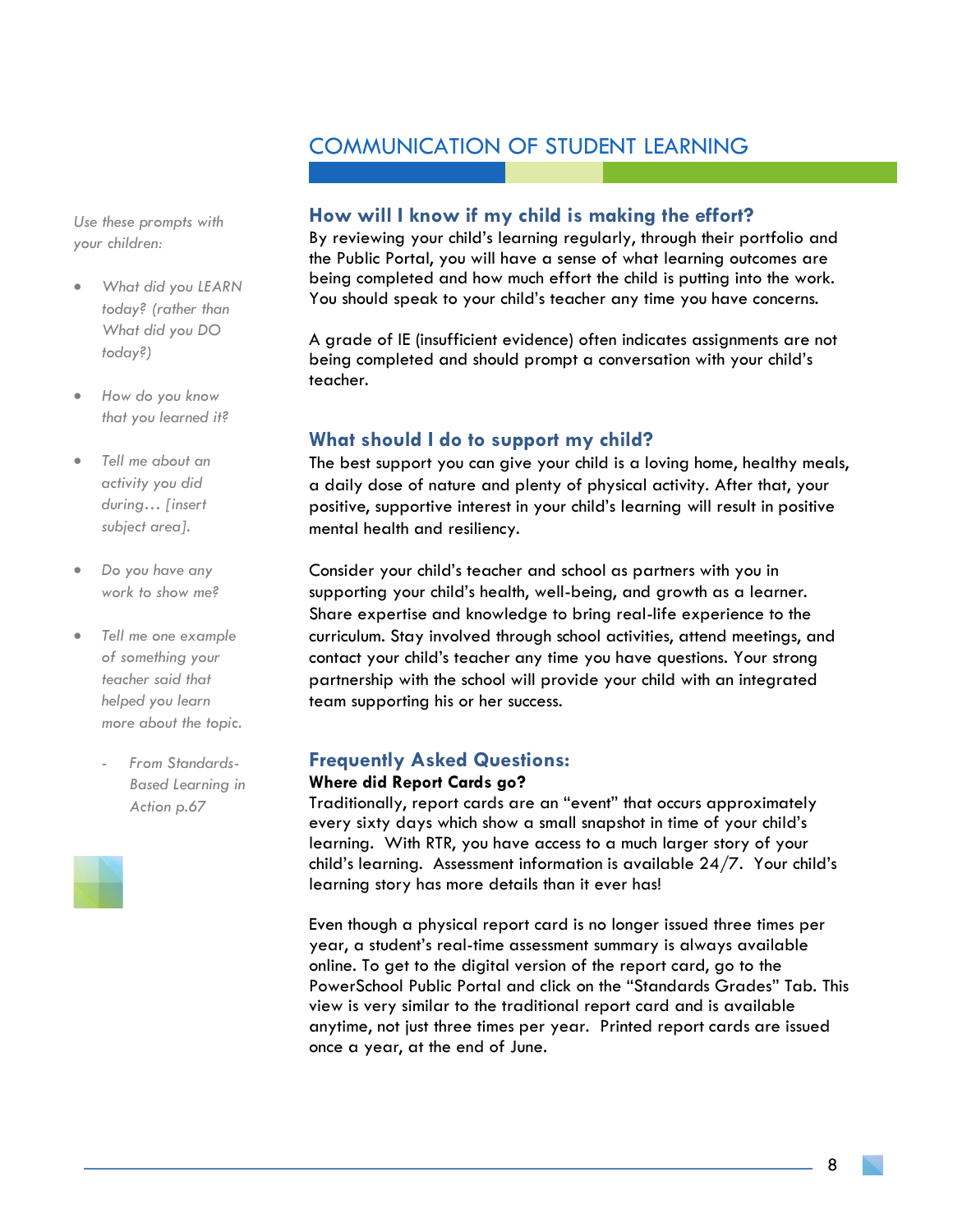#### **What is myBlueprint?**

All RTR schools have chosen to use myBlueprint as their online portfolio platform. myBlueprint is a visual student-driven portfolio that supports the work happening in classrooms and beyond the classroom. The portfolio lets students explore visual paths that encourage the discovery of interests, abilities, passions, and goals.

Students can develop skills and competencies by capturing their learning process. Journals, media, and reflections allow students to showcase their learning on their terms with built-in drawing tools, video/audio recordings, and more.

Children get access to a variety of tools that introduce them to the world of work and broaden their knowledge of future possibilities.

A stream of posts allows family members to view their child's classroom activity and comment on their work. Teachers will invite parents to take part so they can easily stay involved in their child's growth and progress.

#### **How do I sign up and login to these online platforms? PowerSchool Public Portal:**

Many parents already have a PowerSchool login from a previous school year. If so, you already have access to the PowerSchool Public Portal. Click [here](https://ps.rockyview.ab.ca/public/) to login with your current credentials.

If you do not have a PowerSchool login, your school will be sending home a letter that explains the process of how to create an account, add your students, and how to login to view assessment information. For more information and step-by-step instructions, click on the following links. \*\*How to Navigate the Public Portal K-6 [document,](https://www.rockyview.ab.ca/families/powerschool/parent-guide-navigating-the-public-portal-k6/view) [7-8\(9\) document](https://www.rockyview.ab.ca/families/powerschool/navigating-the-public-portal-7-8-9-parents/view) and How to View Student Progress in the Public Portal [video.](https://drive.google.com/file/d/1enEOd6km3XDSBbd4BAJNjS3bwiqqxC19/view?usp=sharing)

#### **myBlueprint:**

Your child's teacher will send home information about myBlueprint. If your child is in K-6, you will be sent an account invitation via email. If your child is in Grade 7 or 8(9), you will receive directions on how to [create a parent account.](https://app.myblueprint.ca/register?sdid=rockyview) The family account will allow you to view student artifacts and reflections, including the goals they are setting, occupations they are interested in, and what they are learning in school. You can also log into your account to comment directly on your child's work! Encourage your child to talk about their portfolio with you.

If you have any difficulty accessing either online platform, please contact your school office staff.

*Portfolios allow students to select, organize, and reflect on their learning. They are a space for students to demonstrate the process of learning, and may be used to show progression in a skill or competency over time.*

*Check the public portal and myBlueprint regularly to remain informed on your child's progress throughout the year.*